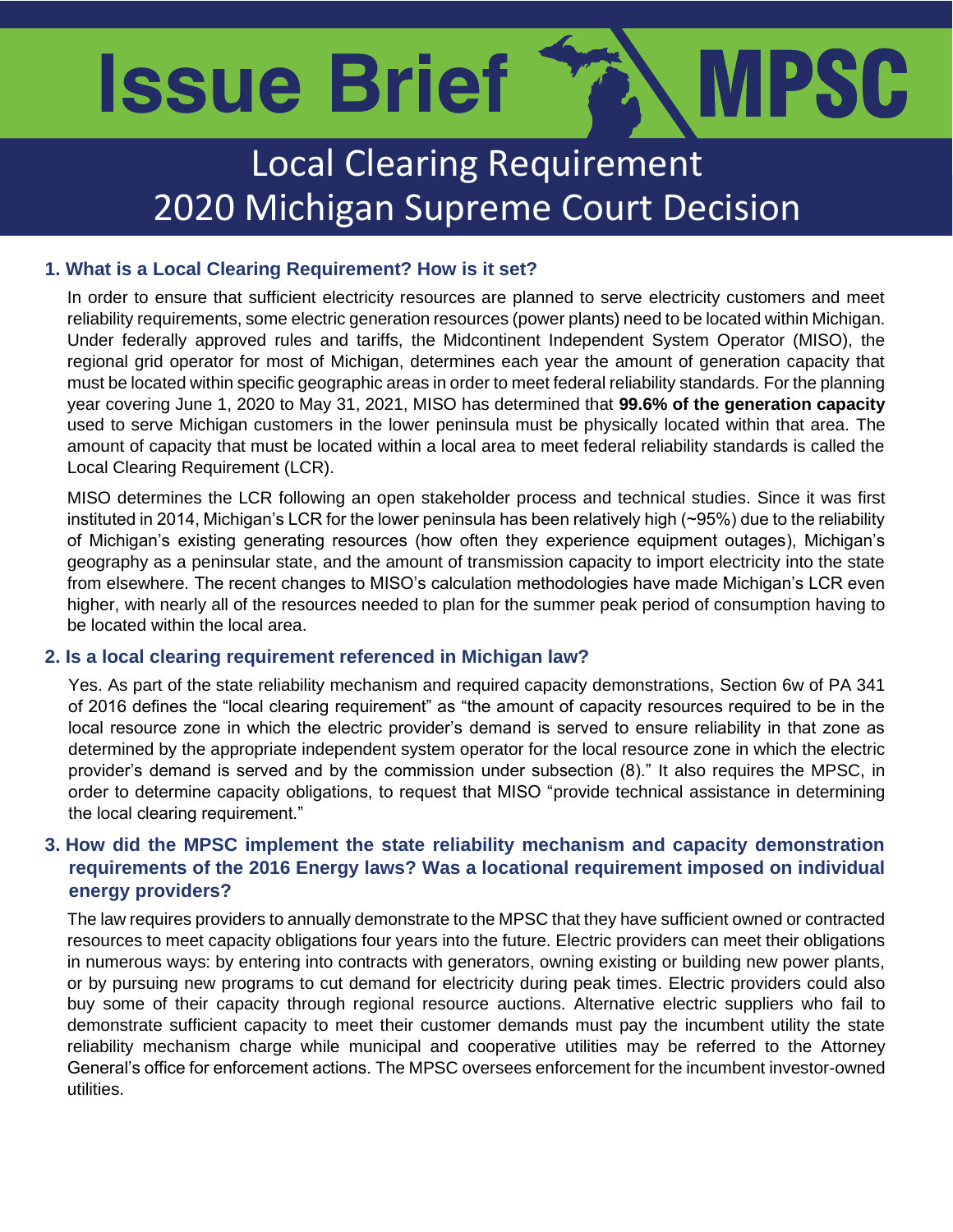LCR for the first cycle of capacity demonstrations (2017 – 2021); however, the MPSC indicated that it would<br>open a new contested case to establish a locational requirement for future capacity demonstration cycles The MPSC solicited feedback and held numerous workgroup meetings to address the details for implementing the state reliability mechanism and required capacity demonstrations. In an order issued on September 15, 2017 in [Case No. U-18197,](https://mi-psc.force.com/s/case/500t0000008eg00AAA/in-the-investigation-on-the-commissions-own-motion-into-electric-supply-reliability-plans-of-michigans-electric-utilities-for-the-years-20172021) the MPSC addressed the process for satisfying the capacity demonstration requirements of PA 341 of 2016. In that order, the Commission did not require individual providers to meet a open a new contested case to establish a locational requirement for future capacity demonstration cycles beginning in planning year 2022 and beyond.

The MPSC's order in U-18197 finding that PA 341 of 2016 granted the MPSC authority to impose a locational requirement on individual energy providers was appealed by two parties to the case. The MPSC's proceeding to establish a location requirement for future capacity demonstration cycles continued while the order in Case No. U-18197 was under appeal.

In an order issued June 28, 2018 in [Case No. U-18444,](https://mi-psc.force.com/s/case/500t0000008eg3zAAA/in-the-matter-on-the-commissions-own-motion-to-open-a-contested-case-proceeding-for-determining-the-process-and-requirements-for-a-forward-locational-requirement-under-mcl-4606w) the MPSC approved a methodology to establish a locational requirement applicable to individual providers. The incremental capacity methodology adopted by the MPSC in the order required electric providers to demonstrate a minimum level of local resources equivalent to 2.7% of its peak load contribution for planning year 2022/2023 (capacity demonstration year 2019) and 5.3% of its peak lead contribution for planning year 2023/2024 (capacity demonstration year  $2020$ ).<sup>1</sup>

Because the question of the MPSC's authority to establish a locational requirement applicable to individual providers was on appeal at the time the order in Case No. U-18444 was issued, the MPSC issued a stay of this order, effectively delaying the location requirement until the appeal was concluded in Case No. U-18197 and further action of the MPSC.

### **4. What prompted the appeal of the MPSC's decision in U-18197 to the Court of Appeals?**

Energy Michigan, Inc. and the Association of Businesses Advocating Tariff Equity (ABATE) appealed the MPSC's order in Case No. U-18197 arguing that PA 341 of 2016 did not authorize the MPSC to impose a locational requirement applicable to individual electric providers. Energy Michigan, also argued that, if such a grant of authority was included in PA 341, the MPSC should have imposed the requirement through a rulemaking in accordance with the Michigan Administrative Procedures Act.

### **5. What did the Michigan Court of Appeals say?**

In an [order](https://mi-psc.force.com/sfc/servlet.shepherd/version/download/068t00000027SGEAA2) issued on July 12, 2018, the MI Court of Appeals held that PA 341 did not grant authority to the MPSC to impose a locational requirement on individual providers.

The Court of Appeals did not decide the issue of whether the MPSC's order complied with the Administrative Procedures Act because it decided the case on other grounds.

The MPSC appealed the decision of the Court of Appeals to the Michigan Supreme Court.

#### **6. What did the Michigan Supreme Court say?**

Following briefing by the parties and oral argument, the Michigan Supreme Court, in an [April 2, 2020 order,](http://publicdocs.courts.mi.gov/OPINIONS/FINAL/SCT/158305_140_01.pdf) reversed the decision of the Court of Appeals and held that the MPSC was granted authority by PA 341 to impose a locational requirement applicable to individual providers. The case was remanded to the Court of Appeals for further review.

The MI Supreme Court held that, "In requiring that each provider, including alternative electric suppliers, meet an individual local clearing requirement, the MPSC did what the statute required of it to ensure reliability of retail electric markets in Michigan." The Court found that the lower court's decision "misread the statutory

<sup>&</sup>lt;sup>1</sup> Staff's original recommendations were 1.5% (2022/2023) and 3% (2023/2024) of peak load contribution. These recommendations were updated per Commission order via staff memo to the docket on August 1, 2018 to 2.7% and 5.3% in order to account for publicly announced generating unit retirements.